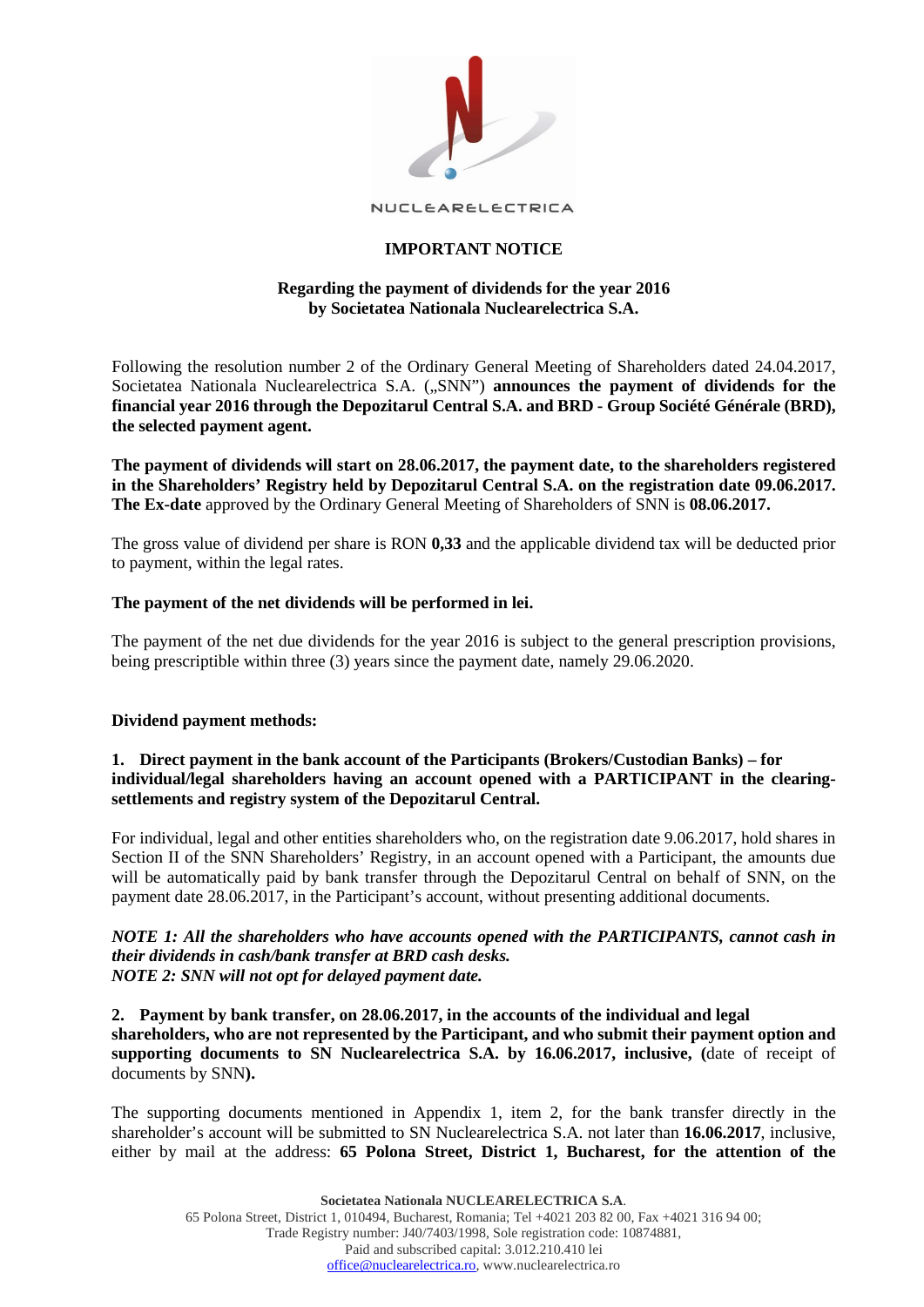# **Communication and Investors Relations Department, either deposited at the company's registration desk.**

As per the capital market applicable legislation, starting with 2015, Depozitarul Central provides **all shareholders who are not represented by Participants** with the possibility to receive any due amount through direct bank transfer into a bank account, irrespective of the issuer distributing the amounts of money. This option implies the registration of the IBAN code with the Depozitarul Central, which can be used to cash in more or all the holdings and which remains valid for future distributions, unless the shareholders notify otherwise. The registration of the IBAN code by Depozitarul Central will be taxed by Depozitarul Central in compliance with the fee list for the owners of securities and will be borne by each shareholder. For more details regarding this payment option, SNN shareholders are invited to contact the Depozitarul Central at the phone numbers +40 21.408.58.74, or e-mail dividende@depozitarulcentral.ro .

# **3. Payment through payment agent - BRD Groupe Société Générale**

# **a) In cash at the BRD cash desks in Romania for individual shareholders who don't have a bank account opened with a Participant and who don't have the IBAN code registered with the Depozitarul Central**

For the shareholders who do not fall under items 1 and 2 above, dividend payment shall be made in cash at the cash desk of any BRD unit in Romania.

# **b) Through bank transfer for individual and legal/other entities who don't have a bank account opened with a Participant and who don't have the IBAN code registered with the Depozitarul Central**

Under this item fall all the shareholders, exception from items 1 and 2 above, who are not represented by a Participant and who have not submitted their payment option by bank transfer to SN Nuclearelectrica S.A. until **16.06.2017**, inclusive.

The individual and legal/other entities shareholders who are in the situation described at item 3, letter b) and who opt for payment by bank transfer may request the payment agent BRD to make the payment by bank transfer by presenting at the cash desk the application for payment by bank transfer accompanied by the supporting documents mentioned in Appendix 1 at item 2.

# **Applications for payment by bank transfer forms will be processed based on the following forms:**

- For individual shareholders: "Application for payment by bank transfer of the net dividends distributed by SN Nuclearelectrica S.A. – Individual shareholders"
- For legal/other entities shareholders: "Application for payment by bank transfer of the net dividends distributed by SN Nuclearelectrica S.A. – Legal/other entities shareholders"

which are available on the website [www.nuclearelectrica.ro,](http://www.nuclearelectrica.ro/) *Investors Relations/2016 Dividends* section or on the website of BRD [www.brd.ro](http://www.brd.ro/) or which can be requested at any BRD cash desk in Romania.

The payment application form for net dividends through bank transfer, in original, together with the supporting documents mentioned here within, shall be submitted as follows:

- a) At BRD cash desks, starting with the payment date 28.06.2017;
- b) Sent by mail, by certified letter, to "Directia Titluri BRD METAV- Corp A2, 67-77 Biharia street, District 1, Bucharest, Romania". In this case, the supporting documents requested in Appendix 1, in simple photocopy shall be submitted in **legalized copy,** with the exception of the confirmation of the company's details issued by the Trade Registry Office (original or photocopy).

The list of BRD units is available on the website [https://www.brd.ro/agentii-si-atm-uri/.](https://www.brd.ro/instrumente-utile/agentii-si-atm-uri/)

*As per the provisions of the Fiscal Code in force, the applicable standard dividend tax is of 5% from the gross amount of dividends, with the exceptions regarding the dividend tax exemptions provided distinctively. At the same time, the non-resident shareholders* may benefit of a more favorable dividend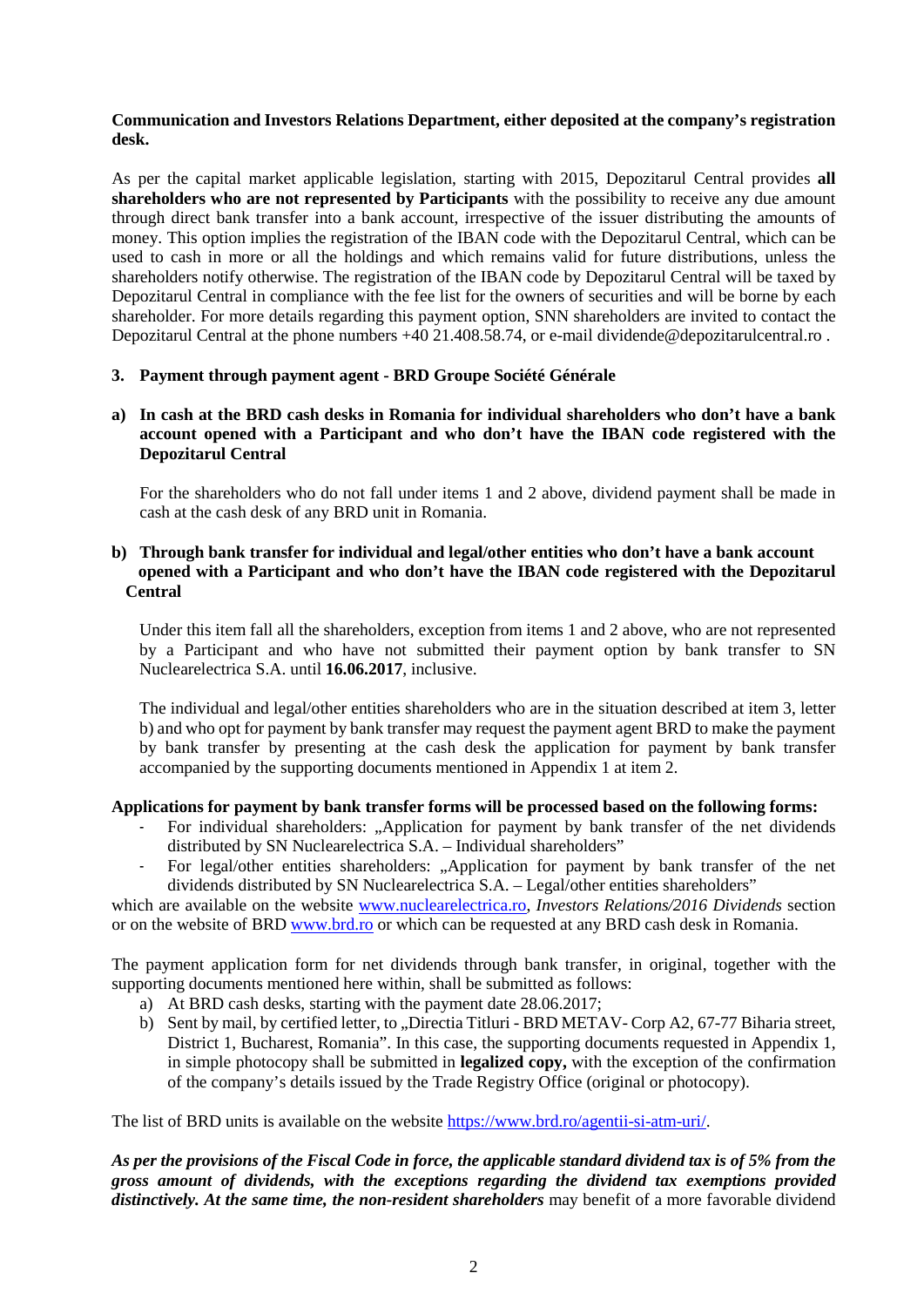tax, as per the provisions of the Fiscal Code and the conventions for the avoidance of double taxation concluded between Romania and the residence state of the respective shareholder, on the basis of the valid tax residency certificate submitted by the non resident shareholder.

*The non-resident shareholders, who have bank accounts opened with the Participants (Broker/Custodian Bank)* **as well, respectively, those who don't have bank accounts opened with the Participants (respectively, the ones who opt for payment methods under items 2 and 3 above)** and who wish for the application of the more favorable provisions of the Double Tax Treaty concluded between Romania and their country of residence, must send or submit, either through the Participant if they have an account opened with a Participant or directly, if they don't have an account opened with a Participant, at SN Nuclearelectrica S.A. headquarters on 65 Polona street, District 1, Bucharest, ZIP 010494, for the attention of the Communication and Investors Relations Department, until **16.06.2017**, inclusive, the valid tax residency certificate for the year of the dividend payment, **in original or legalized copy**, with apostille/supra-authentication, if applicable, accompanied by the authorized translation, as well as contact details for possible clarifications regarding the tax residency certificates. If after the verification of the tax residency certificate and the more favorable provisions of the Double Tax Treaty it results that a more favorable rate, provided in the Double Tax Treaty, may be applied, then on the payment date, 28.06.2017,, the shareholders in question will receive the net dividends with the application of that quota. Otherwise, SNN will retain the standard dividend tax provided by the Romanian Fiscal Code.

In case the tax residency certificate together with "the application for back transfer of the net dividends distributed by SNN – Legal persons/other entities" are presented after **16.06.2017**, but not later than **15.12.2017, SNN will retain, on the payment date (28.06.2017), the standard dividend tax provided by the Romanian Fiscal Code,** following that any remaining tax due to the shareholders be paid after the submission and verification of the documentation, if after the reception and verification it results that the shareholder is entitled to a lower rate of tax than the standard one provided by the Romanian Fiscal Code.

SNN reserves its right to ask the shareholders/representatives for additional documents following the analysis of the application for dividend payment. The tax residency certificate together with the supporting documentation may also be submitted at the payment agent BRD offices **starting on the payment date (28.06.2017) or sent by mail, through certified letter, to: "Directia Titluri – BRD METAV – Corp A2, 67-77 Biharia street, District 1, Bucharest".** 

The tax residency certificates submitted by the Participants after **16.06.2017** for the shareholders that they represent, may be submitted at SN Nuclearelectrica S.A., 65 Polona Street, District 1, Bucharest, ZIP 010494. The Participants shall mention on the letter of submission of the above mentioned fiscal documents, the fact that they refer to the shareholders of SN Nuclearelectrica S.A. and to the dividends for the financial year 2016, indicating the list of shareholders for which the fiscal documents are submitted, list which must contain: the full name of the shareholder (in case the name in the Shareholders' Registry is different from the one mentioned in the fiscal documents, explanations will be given in the "Other observations" section), the identification code of the shareholder in compliance with the identification code submitted to Depozitarul Central (i.e. NIN), the number of shares owned at the registration date, other observations.

*In case the supporting documents are issued in another language than Romanian and/or are issued by foreign authorities, they must be submitted with apostille/supra-authentication, if applicable, as well as in Romanian legalized translation.*

BRD will make the net dividend payment within at most 2 bank days (or 10 bank days in the case of nonresident shareholders who submit the tax residency certificate) since the date of reception by BRD of the payment application, accompanied by complete and correct supporting documents.

The creditation of the shareholders' bank accounts depends on the inter-banking circuit and the chain of corresponding banks.

As per the Law no. 207/2015 regarding the Fiscal Procedure Code as well as the Law no. 3249/03.11.2016 regarding the modification and update of the Order of the President of the Fiscal Administration National